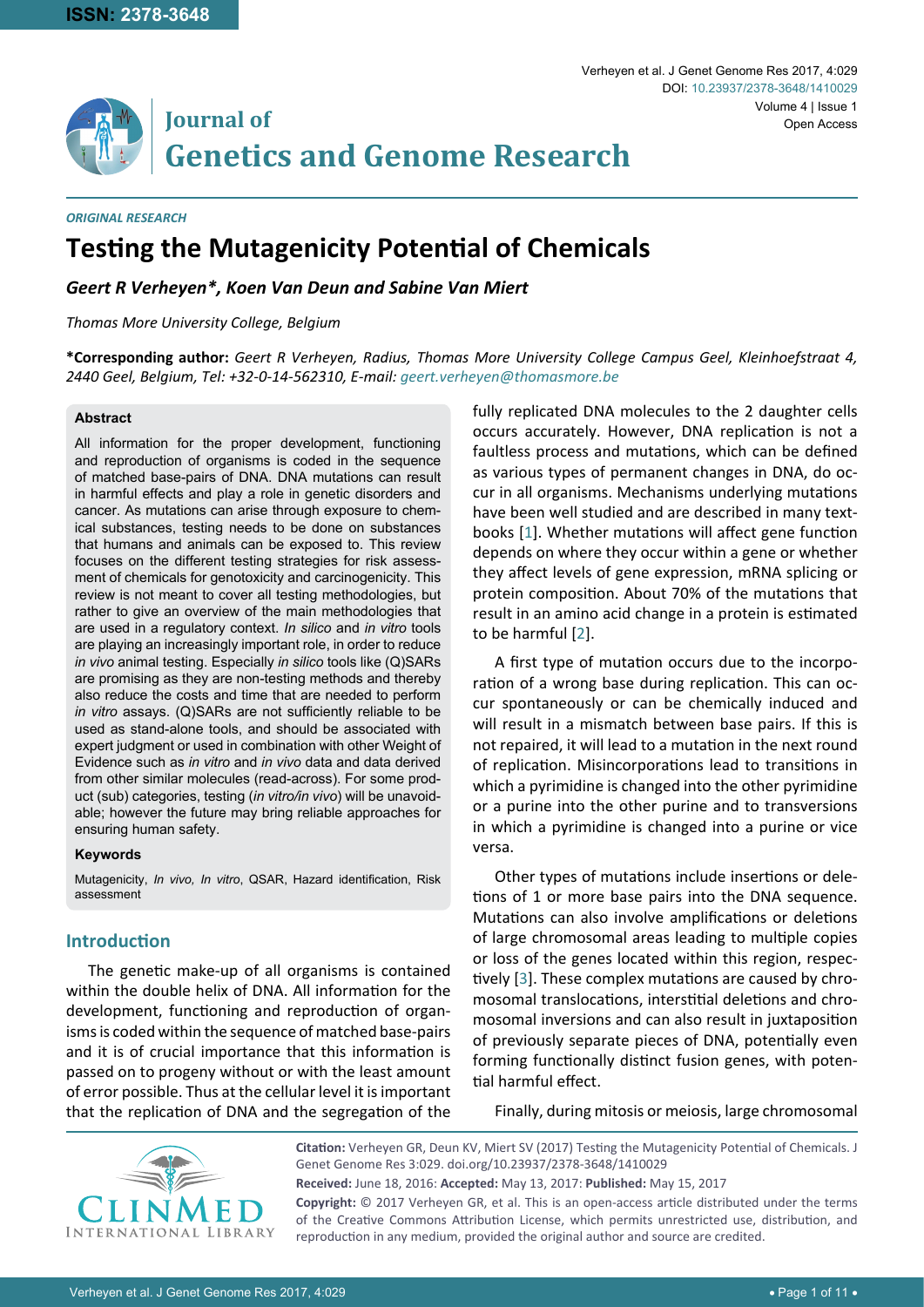pieces or even whole chromosomes may be lost during the formation of daughter cells due to missegregation events or chromosome breakage. This may also result in the loss or increase in number of alleles of genes, with deleterious effects for the organism. These types of genotoxicants are non-mutagenic and they may have threshold mechanisms. Typical examples are topisomerase II poisons or mechanisms based on reactive oxygen species; other mechanisms may lead to aneuploidy [[4](#page-8-3)-[6](#page-8-4)].

DNA damage introduced by endogenous and exogenous sources continuously threatens the structure and integrity of DNA molecules. Due to the deleterious effects that mutations can have on the functioning of gene products, organisms have evolved complex DNA repair mechanisms that are aimed to prevent or correct mutations by reverting the mutated sequence back to its original state before they are fixed as permanent genetic changes [[7](#page-8-5)]. If DNA lesions remain unrepaired or if they are erroneously repaired, they will most probably hamper crucial cellular processes like transcription and replication, which may result in cell cycle arrest and possibly (programmed) cell death. However, potentially the mutation may become fixed. At the level of the organism, mutations in germ cells can result in genetically inherited diseases, while accumulation of mutations in somatic cells is associated with the initiation and progression of cancer. DNA damage is also believed to be involved in aging [\[8\]](#page-8-6).

#### **Mutations and Pathogenesis**

In this short overview paper we focus on the implications of mutations for humans. The importance of DNA and the impact of mutations and chromosomal aberrations for human health are clear from their observed roles in numerous genetic diseases and cancer. Therefore potential for mutations in both somatic and germs cells need to be taken into account when an overall risk estimate resulting from mutations is concerned [\[9\]](#page-8-7).

Many genetic disorders (e.g. cystic fibrosis) are recessive in nature, indicating that the underlying mutations are expressed when an affected individual inherits the mutated gene from both parents. Disorders showing a dominant inheritance pattern require only 1 copy of the mutated gene in order to become expressed in the affected individual. For dominant genetic disorders a single mutation is sufficient for disease expression, and therefore new mutations make a larger contribution to the incidence of dominant diseases [[9](#page-8-7)]. However, the occurrence of a mutation can be obscured by incomplete penetrance of the affected phenotype.

Structural chromosome aberrations can cause miscarriage and fetal death or serious abnormalities [[10](#page-9-11)]. Aneuploidy, which is defined as the gain or loss of one or more chromosomes contributes to perinatal death, but also causes disorders such as trisomy 21. The majority of chromosomal abnormalities result from trisomies and occur prenatally [[11](#page-9-0)]. As exposure of the developing infants to specific chemicals has been shown to induce birth defects, it is important to sufficiently screens new compounds for potential teratogenic effects prior to release to the market [[12](#page-9-1)].

The correlation between the mutagenicity and carcinogenicity of chemicals has long been evident [\[13\]](#page-9-2). Another demonstration of this association is presented by the correlation of human chromosome instability syndromes and DNA repair deficiencies, with increased cancer risks [\[14](#page-9-3)]. Molecular studies of so-called proto-oncogenes and tumor suppressor genes have also shown that mutations play an important role in the processes leading to cancer. These genes encode for proteins that typically help to control cell growth and proliferation. Proto-oncogenes (e.g. *ras*) can be converted into active oncogenes by point mutations [\[15](#page-9-4)] or chromosomal aberrations, and subsequently stimulate the transformation of normal cells into cancer cells [\[16\]](#page-9-5). A tumor suppressor gene (e.g. p53) typically protects a cell by inhibiting cell proliferation and tumor development, and mutational inactivation or deletion of these genes have been implicated in human tumors [[17](#page-9-6)]. Many cancers involve both activation of oncogenes and inactivation of tumor suppressor genes, as well as other possible events. This implies that carcinogenesis is a multistep process resulting from an accumulation of genetic alterations [\[18](#page-9-7)-[20](#page-9-8)].

Hazard assessment for genetic toxicity is done by means of testing and non-testing methods as will be discussed in this overview. Also available human data is important for hazard assessment. This is closely related to the hazard assessment for carcinogenicity, at least for genotoxic carcinogens.

Non-genotoxic carcinogens, will not be positive in genotoxicity studies because they act via other mechanisms (e.g. peroxisome proliferator-induced hepatocarcinogenesis in rodents; [[21](#page-9-9)] and thus need other testing methods. However this is out of scope of this review.

Risk assessment for genotoxicity is not as easily performed as for carcinogenicity. The usual approach is to combine rodent germ and somatic cell data for induced genetic alterations with human somatic cell data (if available) in order to estimate the frequency of mutations in human cells. For a complete estimate of genetic risk, it is then necessary to obtain an estimate of the frequency of genetic alterations that are transmitted to the offspring [[22](#page-9-10)].

## **Chemical Mutagens and Classification**

Reactive chemicals that can induce covalent bond formation with endogenous molecules such as DNA can act as a rate determining step in mutagenesis. These types of reactive chemicals can sometimes also affect other human health endpoints such as skin sensitiza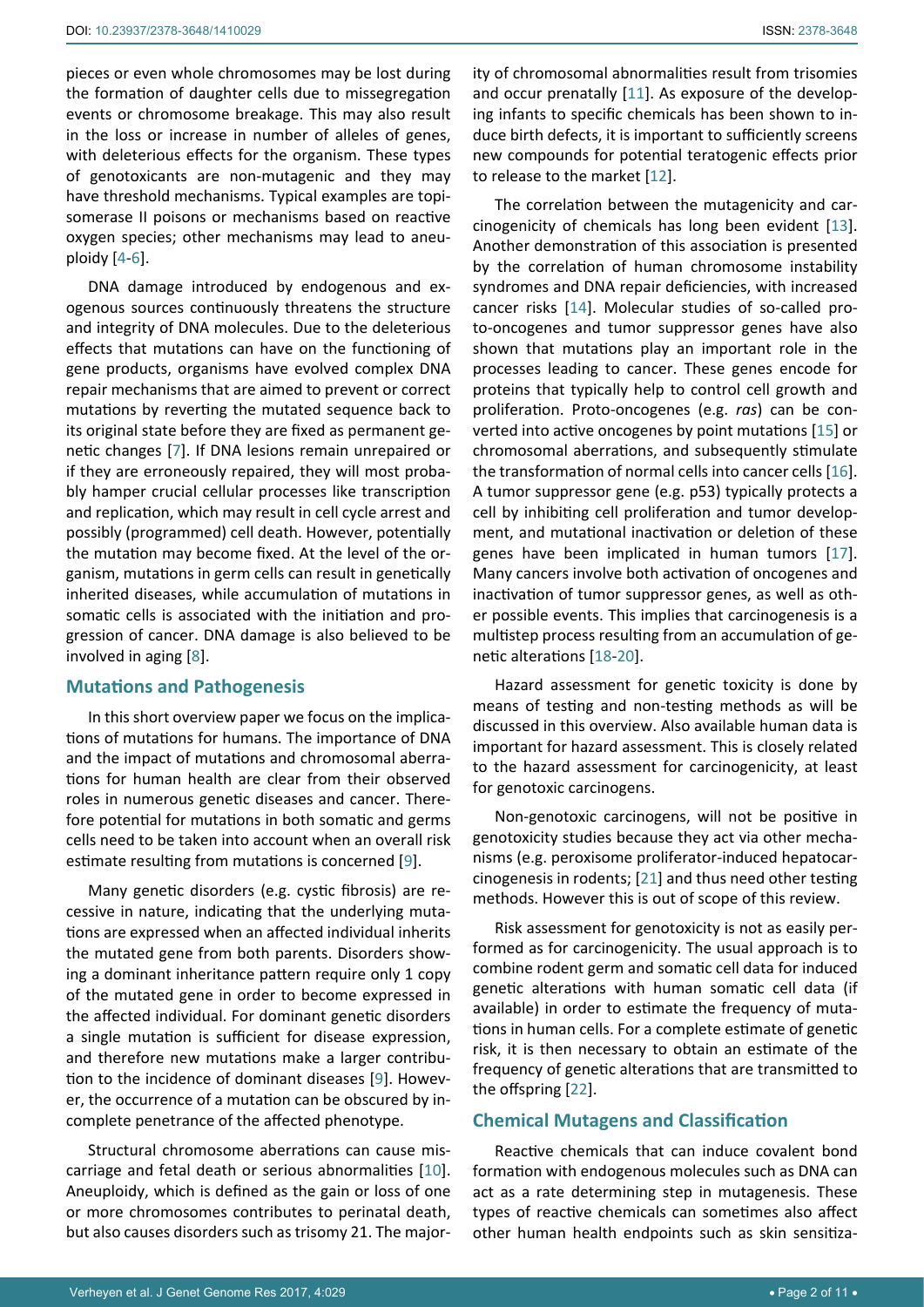tion and target organ toxicity. Reactive chemicals are characterized by the presence of electrophilic groups, that can react with nucleophilic sites in DNA or proteins. Some examples of typical substances causing DNA binding are alpha, beta unsaturated aldehydes, hydrazines, nitrogen mustard and polyaromatic hydrocarbons [\[23](#page-9-16)]. The representative nucleophilic sites in DNA are the bases guanine, adenine, thymine, and cytosine, whereas in proteins the amino acids, lysine, histidine, and tyrosine show most nucleophilic activity [[24\]](#page-9-17). Schultz, et al. [\[25\]](#page-9-18) described a conceptual framework for predicting the toxicity of reactive chemicals for which the initiating events were based on covalent reactions with nucleophiles in proteins or DNA and that could lead to a variety of different adverse outcomes, including mutagenicity and sensitisation, but also target organ toxicity such as hepatocyte cytoxicity or respiratory toxicity. These measures of intrinsic reactivity are suitable to be modelled as endpoints for QSARs rather than the toxicity endpoints that they reflect [\[25](#page-9-18)].

Classification of chemicals for germ cell mutagenicity can be done according to the latest 'CLP' European classification system [\[26](#page-9-19)]. Based on the classification, manufacturers have to label their substances and take appropriate technical and personal protective measures for their workers. Classification for germ cell mutagenicity may also trigger the Regulatory Authorities such as ECHA and Member States to list and evaluate the substance as a very high concern substance. 'Category 1' mutagens are substances that are known to induce heritable mutations or that are to be regarded as if they can induce heritable mutations in human germ cells. These substances can be further classified into sub-class 1A (classification based on positive human epidemiological studies) or 1B, if the classification is based on positive results from testing. The positive test results can be from (1) *In vivo* heritable germ cell mutagenicity tests in mammals; (2) *In vivo* somatic cell mutagenicity tests in mammals, in combination with other evidence that the substance has potential to cause mutations to germ cells; or (3) From data showing mutagenic effects in human germ cells, without demonstration of transmission to progeny (e.g. increased aneuploidy in sperm cells of exposed people).

Substances are classified as 'Category 2' mutagens if there is concern that the substance may induce heritable mutations in human germ cells. The concern can be based on positive evidence that is obtained from animal experiments and/or sometimes from *in vitro* experiments in somatic cells. Substances that are positive in *in vitro* mammalian mutagenicity assays, and that also show chemical structure activity relationships to known germ cell mutagens, will also be considered for classification as Category 2 mutagens.

According to latest Guidance on classification of chemicals [[27](#page-9-12)], the classification of individual substanc-

es shall be based on the total weight of evidence available, using expert judgement. A single, well-conducted test may be used for classification if it gives clear and unambiguously positive results. Newly developed and validated tests may also be used in the total weight of evidence. The relevance of the route of exposure used in the study compared to the most likely route for human exposure is also taken into account [[27](#page-9-12)]. When there is only evidence of somatic cell genotoxicity, it is also warranted that the substance is also regarded as suspected germ cell mutagen. Classification as a suspected germ cell mutagen may also have implications for potential carcinogenicity classification. This also holds true for genotoxicants which are incapable of causing heritable mutations, because they act locally and cannot reach the germ cells. This implies that if positive results *in vitro* are supported by at least one positive local *in vivo*, somatic cell test, that this is considered as enough evidence to lead to Category 2 classification. If there is also negative or equivocal data available, a weight of evidence approach using expert judgement has to be applied [[27](#page-9-12)].

## **Testing for Mutagenicity Potential According to Regulatory Context**

For regulatory purpose, the mutagenicity potential of a chemical has mainly been evaluated using *in vitro* assays, in particular the Bacterial Reverse Mutation Test [\[28](#page-9-13)] and the Mammalian Cell Gene Mutation Assay [\[29](#page-9-14)], as described in [Table 1](#page-3-0).

The Ames test is a short-term bacterial reverse mutation assay that is designed to detect a wide range of chemical substances that can produce genetic damage that leads to gene mutations. In this assay, mutations present in bacterial test strains are reverted in the presence of mutagenic agents, thereby restoring the functional capability of the bacteria to synthesize an essential amino acid (histidine) and to grow colonies [\[30\]](#page-9-15). This assay detects point mutations, including substitution, addition or deletion of one or a few DNA base. Different *Salmonella* strains are used that have different mutations in the histidine operon, each of which is designed to be responsive to mutagens that act via different mechanisms [[28\]](#page-9-13). Over the years, several modifications of the test have been done in order to increase the number of applications possible and in order to allow a testing of a wider range of chemicals (including gases,..). The assay is rapid, inexpensive and relatively easy to perform. However the test utilises prokaryotic cells, which differ from mammalian cells in such factors as uptake, metabolism, chromosome structure and DNA repair processes. An exogenous source of metabolic activation (e.g. Arochlor 1254 induced rat liver S-9 fraction) is therefore commonly used as well, but such systems cannot entirely mimic the mammalian *in vivo* conditions. The test is typically employed as an initial screen for genotoxic activity and, in particular, for point mutation-inducing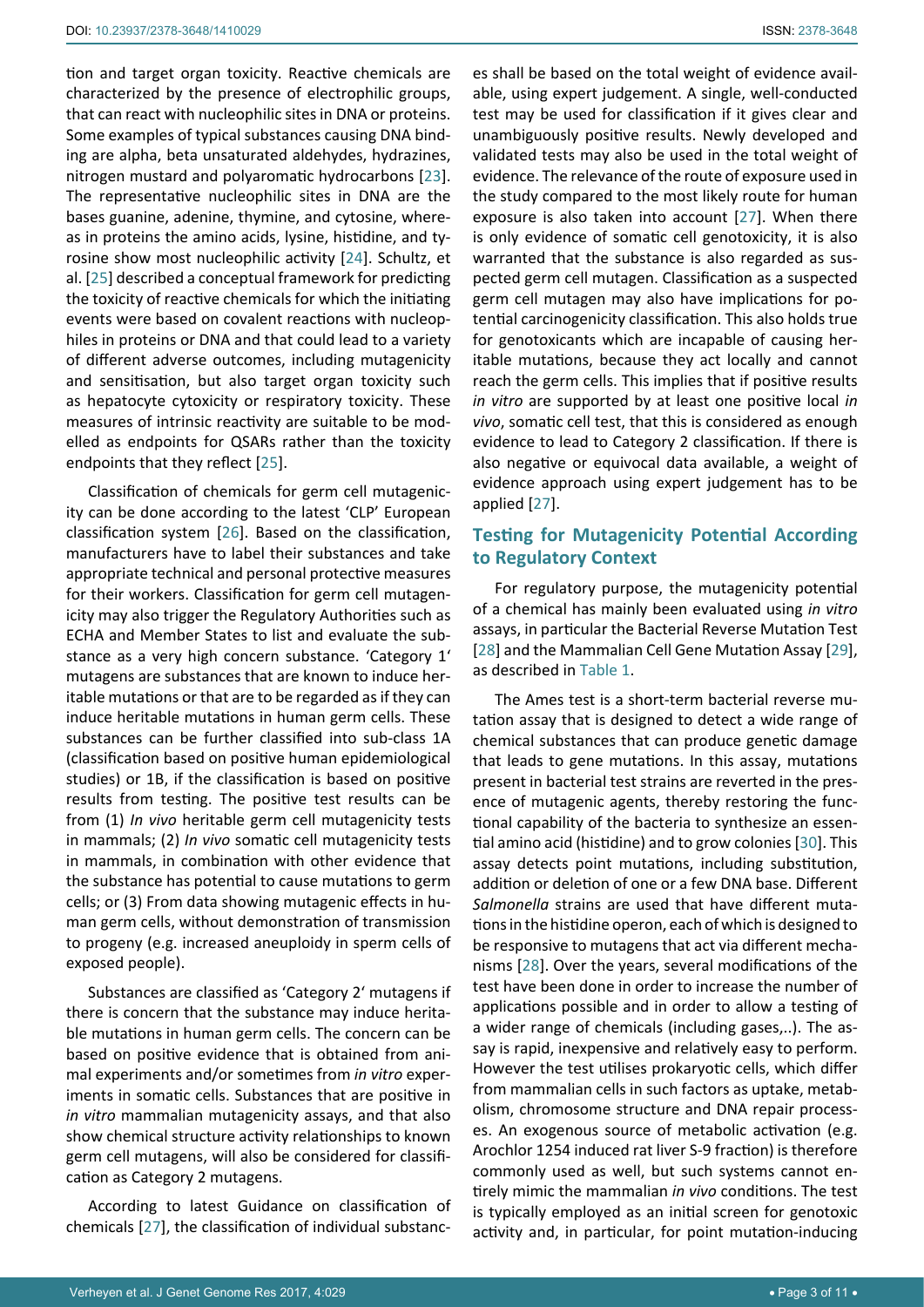<span id="page-3-0"></span>

|  | Table 1: Major in vitro and in vivo testing models for mutation. |
|--|------------------------------------------------------------------|
|  |                                                                  |

| Test model                                                                   | Test guidance<br>(Adopted)     | Design (taken from the OECD test guidance)                                                                                                                                                                                                                                                                                                                                                                                                                                                                                                                                                                                                                                                                                                                                                                                                                                                                                                                                                                                                                                                                                                                                                                                                                                                                                   |
|------------------------------------------------------------------------------|--------------------------------|------------------------------------------------------------------------------------------------------------------------------------------------------------------------------------------------------------------------------------------------------------------------------------------------------------------------------------------------------------------------------------------------------------------------------------------------------------------------------------------------------------------------------------------------------------------------------------------------------------------------------------------------------------------------------------------------------------------------------------------------------------------------------------------------------------------------------------------------------------------------------------------------------------------------------------------------------------------------------------------------------------------------------------------------------------------------------------------------------------------------------------------------------------------------------------------------------------------------------------------------------------------------------------------------------------------------------|
| Bacterial reverse<br>mutation<br>test                                        | OECD TG 471 [30] -<br>in vitro | Bacterial cell suspensions are exposed to the test substance (liquid or solid) in the<br>presence and in the absence of an exogenous metabolic activation system. At least<br>five different analysable concentrations of the test substance should be used. The<br>recommended maximum test concentration for soluble non-cytotoxic substances is<br>5 mg/plate or 5 ml/plate. There are two methods: the plate incorporation method and<br>the preincubation method. For both techniques, after two or three days of incubation<br>at 37 °C, revertant colonies are counted and compared to the number of spontane-<br>ous revertant colonies on solvent control plates.                                                                                                                                                                                                                                                                                                                                                                                                                                                                                                                                                                                                                                                   |
| Mammalian cell<br>gene mutation test                                         | OECD TG 476 [72] -<br>in vitro | Genetic endpoints measure mutation at Hypoxanthine-Guanine Phosphoribosyl<br>Transferase (HPRT), and at a transgene of Xanthineguanine Phosphoribosyl Trans-<br>ferase (XPRT). The HPRT and XPRT mutation tests detect different spectra of ge-<br>netic events.<br>Cells in suspension or monolayer culture are exposed to, at least four analysable<br>concentrations of the test substance, both with and without metabolic activation.<br>They are subcultured to determine cytotoxicity and to allow phenotypic expression<br>prior to mutant selection. Mutant frequency is determined by seeding known num-<br>bers of cells in medium containing the selective agent to detect mutant cells, and in<br>medium without selective agent to determine the cloning efficiency (viability). After a<br>suitable incubation time, colonies are counted.                                                                                                                                                                                                                                                                                                                                                                                                                                                                    |
|                                                                              | OECD TG 490 [73] -<br>in vitro | This TG includes two distinct in vitro mammalian gene mutation assays requiring two<br>specific TK heterozygous cells lines: L5178Y TK ± 3.7.2 C cells for the Mouse Lym-<br>phoma Assay (MLA) and TK6 TK ± cells for the TK6 assay. Genetic events detected<br>using the TK locus include both gene mutations and chromosomal events. Cells in<br>suspension or monolayer culture are exposed to, at least four analysable concentra-<br>tions of the test substance, both with and without metabolic activation. They are sub-<br>cultured to determine cytotoxicity and to allow phenotypic expression prior to mutant<br>selection. Cytotoxicity is usually determined by measuring the relative cloning effi-<br>ciency (survival) or relative total growth of the cultures after the treatment period.<br>The treated cultures are maintained in growth medium for a sufficient period of time,<br>characteristic of each selected locus and cell type, to allow near-optimal phenotypic<br>expression of induced mutations. Mutant frequency is determined by seeding known<br>numbers of cells in medium containing the selective agent to detect mutant cells,<br>and in medium without selective agent to determine the cloning efficiency (viability).<br>After a suitable incubation time, colonies are counted. |
| Transgenic Rodent<br>Somatic and Germ<br><b>Cell Gene Mutation</b><br>Assays | OECD TG 488 [74] -<br>in vivo  | This TG detects gene mutations in transgenic rats or mice that contain multiple<br>copies of chromosomally integrated plasmid or phage shuttles. The transgenes con-<br>tain reporter genes for the detection of various types of mutations induced by test<br>substances. Administration is done 28 consecutive days followed by a 3-day recov-<br>ery period, during which unrepaired DNA lesions are fixed into stable mutations.<br>Genomic DNA is isolated from the tissue (s), and mutations are scored by recover-<br>ing the transgene and analysing the phenotype of the reporter gene in a bacterial<br>host deficient for the reporter gene. Mutant frequency is calculated by dividing the<br>number of plaques/plasmids containing mutations in the transgene by the total num-<br>ber of plaques/plasmids recovered from the same DNA sample.                                                                                                                                                                                                                                                                                                                                                                                                                                                                  |

activity [\[31](#page-9-20),[32](#page-9-21)]; Gatehouse, et al., 1994) [\[31](#page-9-20)-[33\]](#page-9-22). It is widely accepted that positive results in the Ames test correlate well with carcinogenic potential, at least in rodents (70%-90% predictivity; [\[28\]](#page-9-13). In certain situations the mutagenic response may be specific to the bacterial test and therefore be false positive [[34](#page-9-23),[35\]](#page-9-24).

The mammalian cell gene mutation test applies mammalian cell lines such as (L5178Y) mouse lymphoma cells, CHO AS52 and V79 lines of Chinese hamster cells, and TK6 human lymphoblastoid cells. In these cell lines 'forward' mutations are typically measured at the Thymidine Kinase (TK) locus and Hypoxanthine-Guanine Phosphoribosyl Transferase (HPRT) locus, and at a transgene of Xanthineguanine Phosphoribosyl Transferase (XPRT) locus. The TK, HPRT and XPRT mutation tests detect different spectra of genetic events, because the autosomal location of TK and XPRT may allow the detection of genetic events (e.g. large deletions) that are not detected at the X-linked HPRT locus [\[36](#page-9-25)]. These tests are used to screen for possible mammalian mutagens and carcinogens and thus complement the bacterial mutation assays. Many compounds that are positive in these tests are mammalian carcinogens, however, also in this case, the correlation is not perfect [[37\]](#page-9-26).

If there is a positive result in any of the *in vitro* genotoxicity studies and there are no results available from an *in vivo* study, an appropriate *in vivo* somatic cell genotoxicity study should be performed to exclude or confirm the potential mutagenicity for humans. For chemicals, these information requirements are described [\[38\]](#page-9-27). If there is a positive result from an *in vivo* somatic cell study available, the potential for germ cell mutagenicity should be further investigated.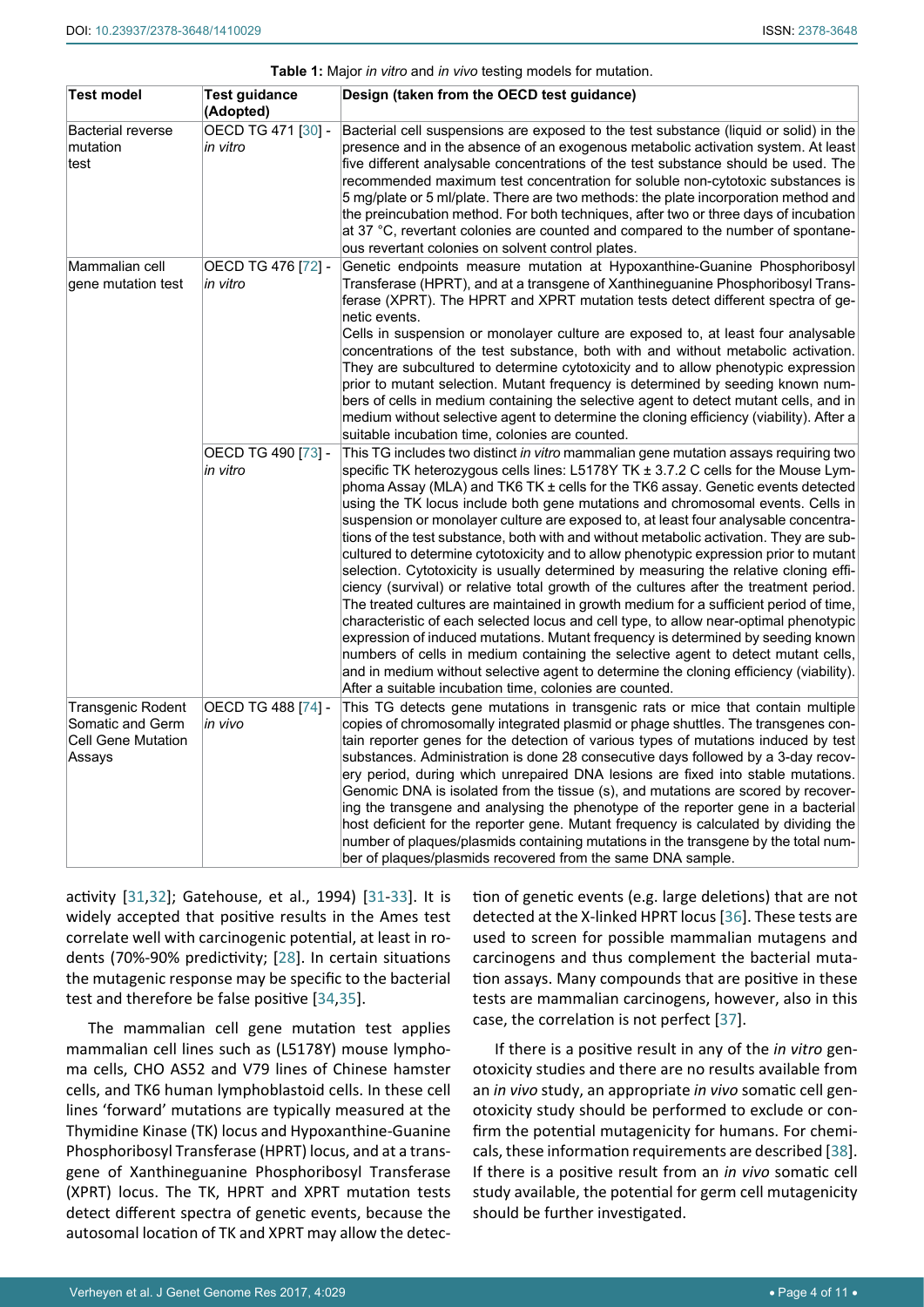<span id="page-4-0"></span>

| Table 2: Major in vivo and in vitro testing models for chromosome damage. |  |  |
|---------------------------------------------------------------------------|--|--|
|---------------------------------------------------------------------------|--|--|

| Test model                                 | Test guidance<br>(Adopted)     | Design (taken from the OECD test guidance)                                                                                                                                                                                                                                                                                                                                                                                                                                                                                                                                                                                                                                                                                                                                                                                                                                                                                                                                                                                                                            |
|--------------------------------------------|--------------------------------|-----------------------------------------------------------------------------------------------------------------------------------------------------------------------------------------------------------------------------------------------------------------------------------------------------------------------------------------------------------------------------------------------------------------------------------------------------------------------------------------------------------------------------------------------------------------------------------------------------------------------------------------------------------------------------------------------------------------------------------------------------------------------------------------------------------------------------------------------------------------------------------------------------------------------------------------------------------------------------------------------------------------------------------------------------------------------|
| Mammalian<br>chromosome<br>aberration test | in vivo                        | OECD TG 475 [39] - Animals are exposed to the test substance (liquid or solid) by an appropriate route<br>of exposure and are sacrificed at appropriate times after treatment. Prior to sacrifice,<br>animals are treated with a metaphase-arresting agent. Chromosome preparations<br>are then made from the bone marrow cells and stained, and metaphase cells are<br>analysed for chromosome aberrations. Each treated and control group must include<br>at least 5 analysable animals per sex. The limit dose is 2000 mg/kg/body weight/day<br>for treatment up to 14 days, and 1000 mg/kg/body weight/day for treatment longer<br>than 14 days.                                                                                                                                                                                                                                                                                                                                                                                                                  |
|                                            | OECD TG 473 [44] -<br>in vitro | The in vitro chromosome aberration test may employ cultures of established cell lines,<br>cell strains or primary cell cultures. Cell cultures are exposed to the test substance<br>(liquid or solid) both with and without metabolic activation during about 1.5 normal<br>cell cycle lengths. At least three analysable concentrations of the test substance<br>should be used. At each concentration duplicate cultures should normally be used. At<br>predetermined intervals after exposure of cell cultures to the test substance, the cells<br>are treated with a metaphase-arresting substance, harvested, stained. Metaphase<br>cells are analysed microscopically for the presence of chromosome aberrations.                                                                                                                                                                                                                                                                                                                                               |
| Mammalian<br>micronucleus test             | OECD TG 474 [46] -<br>in vivo  | Animals are exposed to the test substance by an appropriate route. Bone marrow<br>and/or blood cells are collected, prepared and stained. Preparations are analyzed<br>for the presence of micronuclei. Each treated and control group must include at least<br>5 analysable animals per sex. Administration of the treatments consists of a single<br>dose of test substance or two daily doses (or more). The limit dose is 2000 mg/kg/<br>body weight/day for treatment up to 14 days, and 1000 mg/kg/body weight/day for<br>treatment longer than 14 days.                                                                                                                                                                                                                                                                                                                                                                                                                                                                                                        |
|                                            | OECD TG 487 [48] -<br>in vitro | Cell cultures of human or other mammalian origin are exposed to the test chemical<br>both with and without an exogenous source of metabolic activation. During or<br>after exposure to the test chemical, the cells are grown for a period sufficient to<br>allow chromosome damage or other effects on cell cycle/cell division to lead to<br>the formation of micronuclei in interphase cells. For induction of aneuploidy, the<br>test chemical should ordinarily be present during mitosis. Harvested and stained<br>interphase cells are analysed for the presence of micronuclei. Ideally, micronuclei<br>should only be scored in those cells that have completed mitosis during exposure<br>to the test chemical or during the post-treatment period, if one is used. For all<br>protocols, it is important to demonstrate that cell proliferation has occurred in both<br>the control and treated cultures, and the extent of test chemical-induced cytotoxicity<br>or cytostasis should be assessed in all of the cultures that are scored for micronuclei. |

Testing for chromosome damage potential has traditionally been evaluated using *in vivo* assays such as the chromosome aberration and micronucleus test methods. However it has been demonstrated that these *in vivo* methods can be replaced by *in vitro* assays, as described in [Table 2.](#page-4-0)

The *in vivo* mammalian chromosome aberration test is used to detect structural chromosome aberrations that are induced by test compounds in bone marrow cells of rats, mice or Chinese hamsters [[39\]](#page-9-30). While the majority of genotoxic chemical-induced aberrations are of the chromatid-type, chromosome-type aberrations also occur. Chromosomal damage and related events are the cause of many human genetic diseases and there is substantial evidence that, when they cause alterations in oncogenes and tumour suppressor genes, they are involved in cancer [[40](#page-9-31)[-43\]](#page-9-32). The *in vitro* chromosome aberration test is used to identify agents that cause structural chromosome aberrations in cultured mammalian somatic cells [[44\]](#page-9-33) and is usually performed with and without metabolic activation of the test substance. Both *in vivo* and *in vitro* chromosome aberration tests are not designed to measure aneuploidy.

In the micronucleus assay, chromosome fragments

(induced by chromosome breaks) and whole chromosomes (occurring due to faults in the segregation of chromosomes to daughter cells) can be detected as an extra cytoplasmic body. Subsequent to the effect induced by the substance, a chromosome fragment or a whole chromosome will become visible as a small nucleus. The micronucleus assay is thus capable of detecting clastogenic (chromosome breakage) as well as aneugenic substances. Using fluorescence *in situ* hybridisation methods or flow cytometry techniques clastogenic and aneugenic actions can be discerned. Several forms of micronucleus assays (mononucleate and binucleate assays) have been developed [\[45](#page-9-28)]. The *in vivo* mammalian micronucleus test is used to detect cytogenetic damage induced by test substances to the chromosomes or the mitotic apparatus of erythroblasts, sampled in bone marrow or peripheral blood of mice or rats [[46\]](#page-9-29). When a bone marrow erythroblast develops into a polychromatic erythrocyte or reticulocyte, the main nucleus is extruded; however, any micronucleus that has been formed will remain behind in the cytoplasm and can be scored. An increase in the frequency of micronucleated immature erythrocytes is an indication of induced structural and/or numerical chromosomal aberrations. Visual scoring by a microscope can be easily automated, which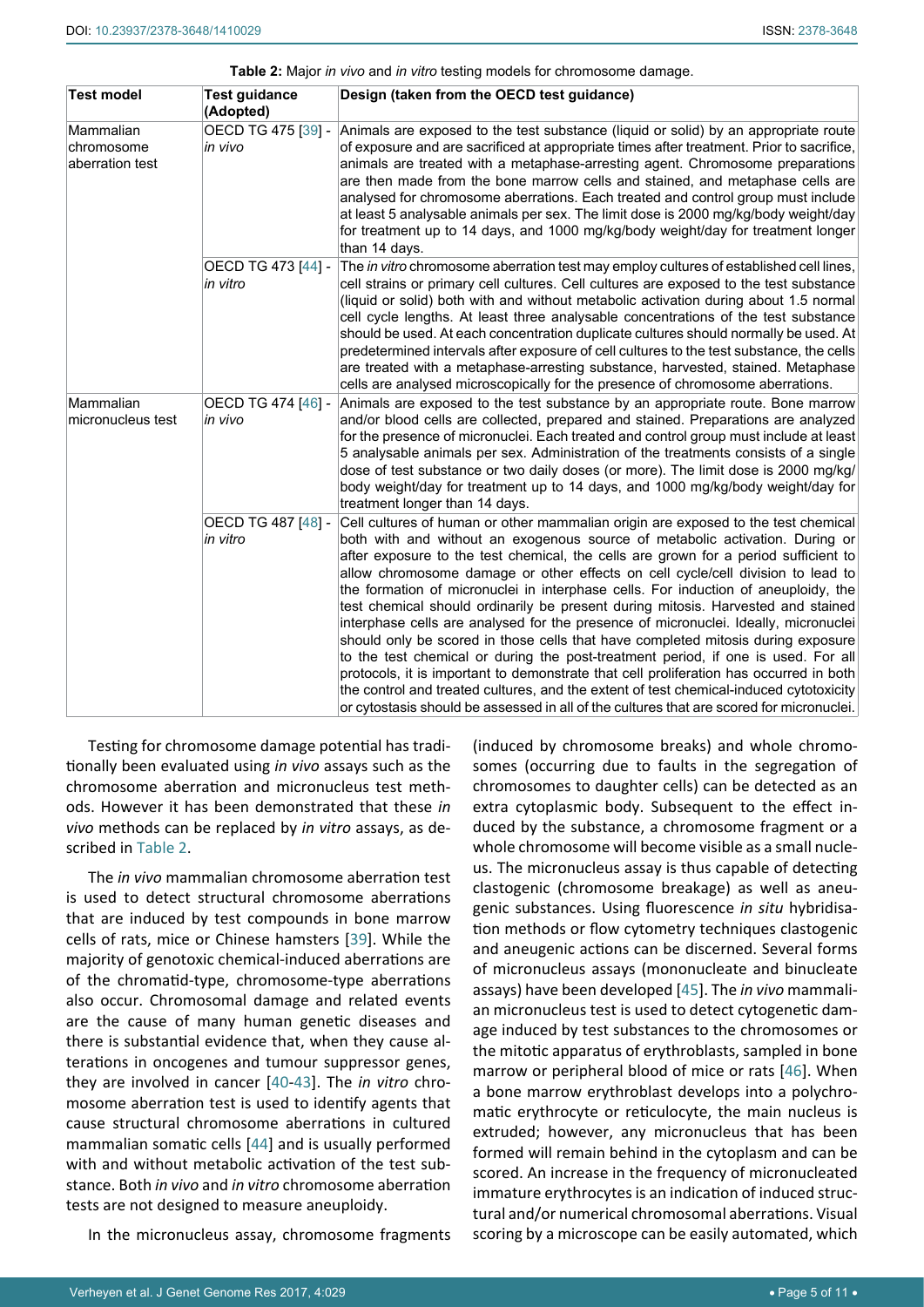is also a big advantage of this assay [\[47\]](#page-9-35). The *in vitro* Micronucleus Test (MNvit) also detects micronuclei in the cytoplasm of interphase cells that have undergone cell division during or after exposure to a test substance [[48](#page-9-34)]. Several cells such as human lymphocytes and Syrian hamster embryo cells, and cell lines (CHO, V79, L5178Y,…) are typically used. Also here different methodologies can be performed with and without metabolic activation of the test substance [[6](#page-8-4)]. In the micronucleus assay, the slides can be scored relatively quickly and analysis can also be automated, which makes it practical to score thousands instead of hundreds of cells per treatment, increasing the power of the test.

Other assays are sometimes used for testing for (1) DNA damage and repair [\[49](#page-9-36),[50](#page-10-5)] guidelines for the Unscheduled DNA Synthesis (UDS) test *in vitro* and *in vivo*, (2) For measuring DNA strand breaks in eukaryotic cells [[51](#page-10-6)] guidelines for the *in vivo* Mammalian Alkaline Comet Assay and (3) For demonstration of germ cell gene mutation (Transgenic Rodent Somatic and Germ Cell Gene Mutation Assays). These assays have been relatively frequently been used in the past, but are nowadays typically used in situations in which an additional assay is needed to help to resolve a potential mutagenicity issue of a substance.

An *in vivo* assay with potential for regulatory safety assessment is the Pig-A gene mutation assay [\[52](#page-10-7)]. This assay is capable of measuring *in vivo* gene mutations at the Pig-A gene, which cause failure of 'GPI anchors', resulting in the absence of specific surface markers on the exterior of peripheral blood cells. Using flow cytometry the frequency of cells without these surface makers is easily performed, requiring only microliter volumes of blood. Other existing and modified *in vitro* assays like the more high throughput Ames II assay [[53\]](#page-10-8), the Vitotox assay [\[54\]](#page-10-9), can be used for specific purposes, however the discussion of all possible models is beyond the scope of this work.

For pharmaceutical development, an initial test battery is needed that comprises the bacterial reverse mutation (e.g. Ames) test and an *in vitro* test either for chromosomal damage or for mammalian gene mutation (e.g. Mouse Lymphoma TK assay). In addition, an *in vivo* test using rodent hematopoietic cells, either for detection of micronuclei or for chromosomal aberrations in metaphase cells is required [\[55](#page-10-10)]. Proposals have been made that an *in vitro* genotoxicity testing core battery should be sufficient by a combination of the Ames test and the *in vitro* Micronucleus Test (MNvit), since the latter assay detects both chromosomal aberrations and aneuploidy [\[56](#page-10-11)].

For chemicals, the requirements on mutagenicity are described by REACH (Annexes VI-XI) that specifies the information per tonnage band that must be submitted for registration and evaluation purposes. The bacterial reverse mutation (Ames) test is the basic requirement from 1 tonne/year onwards, followed by an *in vitro* chromosome aberration study in mammalian cells or an *in vitro* micronucleus study for substances from 10 tonnes/year onwards. If these studies are negative, an additional *in vitro* gene mutation study in mammalian cells is required for chemicals from 10 tonnes/year onwards. Only for the higher tonnage bands of 100 and 1000 tonnes/year, an *in vivo* somatic cell genotoxicity study may have to be provided by the registrant if there is a positive *in vitro* study, to clear out the results [[38](#page-9-27)].

#### *In silico* **Assessment of Mutagenicity Potential**

A next evolution in the mutagenicity assessment of compounds is the use of *in silico* methods. These are mainly (quantitative) structure activity relationship models and expert systems that combine physic-chemical or structural properties (descriptors) and computational tools to assign a substance to a certain category or biological/toxicological activity. In other words, based on chemical class or mechanistic reactivity domain, substances can predicted positive or negative for a certain toxicological endpoint (e.g. skin sensitisation, acute toxicity, mutagenicity,...).

The results of validated (Q)SARs and expert judgement may also be taken into account for classification and labelling. To support the self-classification process for companies to meet their obligation to self-classify the chemicals they import or produce, the Danish EPA published an advisory list for self-classification of dangerous substances [[57\]](#page-10-3). The list of suggested hazard classifications was derived from (Q)SAR prediction models (obtained or developed by the Danish EPA) for various endpoints, including mutagenicity. The (Q)SAR models were used to make predictions for the numerous discrete organic substances in the EINECS, and the updated Danish Advisory List contains the results of a systematic assessment of 49292 discrete organic substances [\[57](#page-10-3)].

(Q)SAR models can either include expert knowledge (e.g., Derek nexus, Toxtree) or be fully based on the statistical evaluation of structure fragments determined in a model training set (e.g., CASE Ultra, VEGA, TOPKAT). There is also the OECD (Q)SAR toolbox, which provides mechanistic information along the adverse outcome pathway from which substance-specific (Q)SAR models can be created [[58\]](#page-10-4).

In [Table 3,](#page-6-0) the two main types of models are described by means of some examples, however more models are available. Models are either mechanism- (or rule-) based or they are derived empirically using statistical approaches. Some molecules may not fall into the specified applicability domain of the (Q)SAR models. If that happens, the predictions are unreliable and other (Q)SARs or different approaches need to be applied to predict the mutagenicity, chromosome aberration or carcinogenicity potential.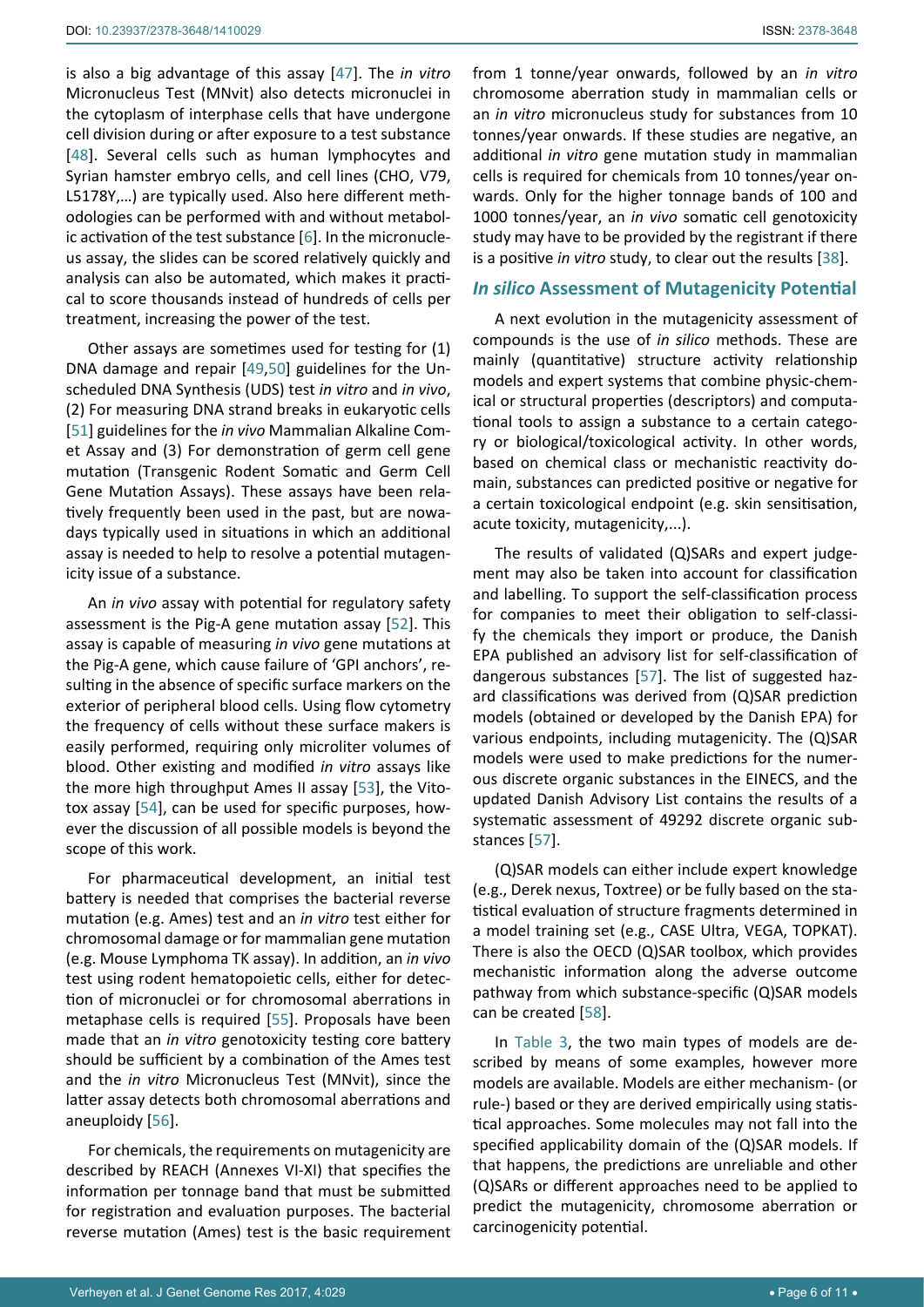| <b>Model</b>                                                                     | <b>Example</b>                          | <b>Design</b>                                                                                                                                                                                                                                                                                                                                                                                                                                                                                                                      |
|----------------------------------------------------------------------------------|-----------------------------------------|------------------------------------------------------------------------------------------------------------------------------------------------------------------------------------------------------------------------------------------------------------------------------------------------------------------------------------------------------------------------------------------------------------------------------------------------------------------------------------------------------------------------------------|
| Knowledge- or rule-<br>based Structure-<br><b>Activity Relationship</b><br>(SAR) | Toxtree (public<br>model)               | Toxtree includes modules for mutagenicity, carcinogenicity, and the in vivo micro-<br>nucleus assay Serafimova [55] The model includes a decision tree for assessment<br>of mutagenicity and carcinogenicity potential by discriminant analysis and structural<br>rules Benigni [62] The model also includes a decision tree for the <i>in vivo</i> micronucle-<br>us assay. The accuracy of prediction is 70% for carcinogenicity, 78% for mutagenic-<br>ity and 59% for the in vivo micronucleus assay.                          |
|                                                                                  | Derek Nexus<br>(Commercial model)       | This (rule-based) model contains structural alerts for mutagenicity, chromosome<br>damage and carcinogenicity. The hazard assessment is justified with literature ref-<br>erences. Advantages are the transparency in predictions, the rule development is<br>peer-reviewed by a user group, and new rules can be added easily. The absence of<br>a predicted hazard simply means that no relevant alerts were identified; it does not<br>necessarily mean the absence of hazard Serafimova [55].                                  |
| Quantitative or<br>statically based<br>Structure-Activity<br>Relationship (QSAR) | <b>CASE Ultra</b><br>(Commercial model) | This model applies a statistical approach that automatically identifies molecular sub-<br>structures that have a high probability of being relevant to the observed endpoint.<br>Genotoxicity models include Ames mutagenicity, direct mutagenicity, base-pair mu-<br>tagenicity, frameshift mutagenicity, chromosomal aberrations, mouse micronucleus<br>assay, mouse sister chromosomal exchange. Carcinogenicity models include rat,<br>mouse, female, male carcinogenicity, TD50 rat, mouse carcinogenicity Serafimova<br>[55] |
|                                                                                  |                                         | VEGA (Public model) A statistical model for mutagenicity that was originally developed in the frame of the<br>EU CAESAR project. The authors reported correct classification rates of 92.3% and<br>83.2% for the training and test sets, respectively. The model was combined with Tox-<br>tree, showing that the number of false negatives could be reduced, but the number<br>of the false positives increased.                                                                                                                  |
|                                                                                  |                                         | The authors concluded that by using the so-called "cascade model", a classification<br>accuracy close to the reliability of the Ames test data could be achieved Serafimova<br>$[55]$ .                                                                                                                                                                                                                                                                                                                                            |
|                                                                                  |                                         | In the same project, two complementary approaches (regression and classification)<br>were applied to develop models for carcinogenicity and an accuracy of classification<br>of 91%-96% for the training set and 68%-74% for the test set was reported Serafi-<br>mova [55].                                                                                                                                                                                                                                                       |

<span id="page-6-0"></span>**Table 3:** Examples of *in silico* models for mutagenicity**.**

A large experimental Ames assay mutagenicity data set, comprising about 6500 non-confidential compounds, was compiled and made publicly available [\[59](#page-10-13)]. A comparison was done of the predictive performance of three commercial software packages (Derek, MultiCASE, and an off-the-shelf Bayesian machine learner in Pipeline Pilot) with four non-commercial machine learning implementation tools (Support Vector Machines, Random Forests, k-Nearest Neighbours, and Gaussian Processes). In this evaluation, Pipeline Pilot, trained on the developed Ames data set, showed the best predictivity of the three commercial tools followed by MultiCASE. The expert system Derek gave the lowest sensitivity and specificity of all considered models. However, closer examination of the results revealed that the difference in sensitivity between the best commercial model and the best non-commercial machine learning approach is just a few percent, making it difficult to draw conclusions regarding robustness of the software tools. In general, machine learning algorithms are expected to perform better in cases such as this, because they draw their knowledge exclusively from the training data, as opposed to models such as Derek, which has rules derived from other datasets or based on expert knowledge. This study was very useful in terms of the mutagenicity dataset which was made publicly available, but also because it demonstrates the power of machine learning approaches for model discovery and development.

For pharmaceutical impurities, hazard assessment also involves an initial analysis of actual and potential impurities by conducting database and literature searches for carcinogenicity and bacterial mutagenicity data. If such data are not available, a (Q)SAR assessment that focuses on bacterial mutagenicity prediction should be performed. Two (Q)SAR prediction methodologies, one expert rule-based and one statistical-based, that complement each other should be applied [\[60](#page-10-12)]. (Q) SAR models utilizing these prediction methodologies should follow the general validation principles that are set forth by the Organisation for Economic Co-operation and Development (OECD). In the case that the two complementary (Q)SAR methodologies indicate that structural alerts for mutagenicity are absent, it is sufficient to conclude that the impurity is not of mutagenic concern, and that no further testing is needed. If warranted, the outcome of any computer system-based analysis can be supplemented with additional expert knowledge in order to increase the supportive evidence on relevance of any positive, negative, conflicting or inconclusive prediction and to provide a rationale to support the final conclusion [\[60](#page-10-12)]. A (Q)SAR assessment for chromosomal aberration or carcinogenicity is not required. The focus is on DNA reactive substances causing DNA damage and mutations and possibly when present at low levels. Other types of genotoxicants that are non-mutagenic typically have threshold mechanisms and usually do not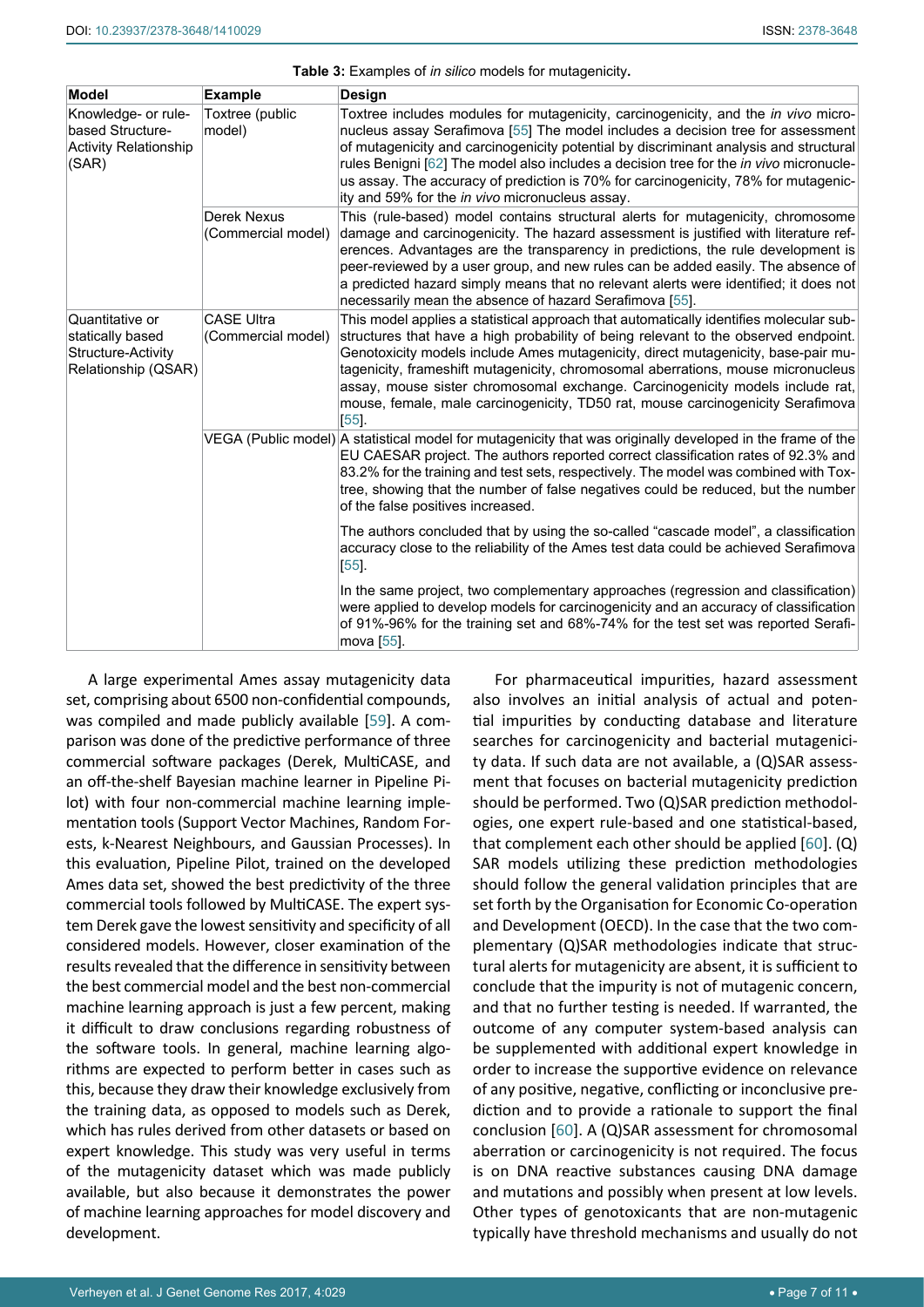pose carcinogenic risk in humans at the level ordinarily present as impurities.

For chemicals, non-testing (i.e. not performing *in vitro* or *in vivo* experiments) information about the mutagenicity can be used as weight-of-evidence in a variety of ways, ranging from simple inspection of the chemical structure through read-across techniques, expert systems, metabolic simulators, or (Q)SARs. Generally, (Q) SAR models that contain putative mechanistic descriptors are preferred. Predictivity must be assessed caseby-case on the basis of clear documentation and a QSAR Model Reporting Format (QMRF) and a QSAR Prediction Reporting Format (QPRF) have been developed by the Joint Research Centre (JRC) of the European Commission to ensure consistency in summarising and reporting key information on (Q)SAR models and substance specific predictions generated by (Q)SAR models [[38](#page-9-27)].

## **Reliability of (Q)SAR Applications for Mutagenicity Prediction**

Many investigations have focused on the ability of computational models to accurately predict the mutagenic effects of a chemical in the Ames assay, either individually or in combination [\[61](#page-10-18)]. Typically for these investigations, large numbers of compounds are evaluated with different *in silico* tools to predict their mutagenic potential, with no human interpretation being made. The use of multiple models in consensus to enhance prediction is also widely accepted [[62\]](#page-10-14). However, this does not indicate how these assessments are effectively conducted in practice across the (pharmaceutical) industry.

Eight companies were surveyed for their success rate in prediction of mutagenicity with *in silico* tools [[63](#page-10-19)]. The Negative Predictive Value (NPV) of the *in silico* approaches was 94%. When human interpretation of *in silico* model predictions was conducted, the NPV increased substantially to 99%. The survey clearly illustrated the importance of expert interpretation of *in silico*  predictions. In addition, the survey also suggested that the use of multiple computational models is not a significant factor in the success of the *in* silico approaches with respect to NPV [[63](#page-10-19)]. A new tool that can help in the (*in silico*) interpretation of mutagenicity of a chemical is the ToxRead software [\[64\]](#page-10-20). ToxRead attempts to standardize the read across process using ad hoc visualization and data search methods. Based on similarity measures and fragment searches, the software constructs a picture that contains all relevant information that is useful to make an assessment of the mutagenic potential of the substance. In this picture the substance under evaluation is compared to similar compounds, which are known to be mutagenic or not. Structural alerts that are linked to the evaluated chemical are also included in the picture, thereby summarizing a lot of information into a picture. By clicking structural alerts and compounds in the picture, additional information can be obtained in tabular form.

An evaluation of (Q)SAR models for the prediction of mutagenicity (and carcinogenicity) was performed by [[65](#page-10-15)] for models for congeneric chemical classes and Structure Alert (SA) models. QSARs that estimated the potency of congeneric chemicals were 30% to 70% correct, when evaluating chemicals that were not considered by the developers of the models. The models that discriminated active and inactive chemicals were considerably more accurate (70% to 100%). It was shown that the internal cross-validation statistics were poorly correlated with external validation statistics using chemicals that were not part of the initial dataset used for constructing the QSAR. The genotoxic-based SA models had an accuracy of about 75% for Salmonella mutagens. However, the SA models were not able to discriminate active and inactive chemicals within individual chemical classes well and they seem better suited for preliminary or large-scale screenings. Overall it was concluded that the (Q)SAR-based tools are not meant to be black-box machines for predictions, but that they can play an important role. QSARs are able to significantly enrich for safer chemicals, contribute to the organization and rationalization of data, elucidate mechanisms of action, and complement data that is derived from other sources [\[65\]](#page-10-15).

The FDA's 2008 draft guidance on genotoxic and carcinogenic impurities in drug substances and products allows the use of QSARs to identify structural alerts for known and expected impurities present at levels below qualified thresholds [\[66](#page-10-16)]. A Leadscope model predicting *Salmonella t.* mutagenicity (Ames assay) of drug impurities and other chemicals was described for regulatory use. A high sensitivity (81%) and high negative predictivity (81%) was obtained, based on external validation with 2368 compounds foreign to the model and having known mutagenicity. A database of drug impurities was created from proprietary FDA submissions and from the public literature, which found a significant overlap between the structural features of drug impurities and training set chemicals in the QSAR model. The predictive performance of the model was found to be acceptable for screening drug impurities for Salmonella mutagenicity [\[66\]](#page-10-16).

For evaluation of impurities in drug substances and products, computational toxicology assessment should be performed using (Q)SAR methodologies that predict the outcome of a bacterial mutagenicity assay [\[67\]](#page-10-17). Two (Q)SAR prediction methodologies that complement each other should be applied, one methodology should be expert rule-based and the second should be statistical-based. The absence of structural alerts for mutagenicity from two complementary (Q)SAR methodologies is sufficient to conclude that the impurity is of no mutagenic concern, and that no further testing is recommended. If warranted, the outcome of any computer system-based analysis can be reviewed with the use of expert knowledge (including for example the use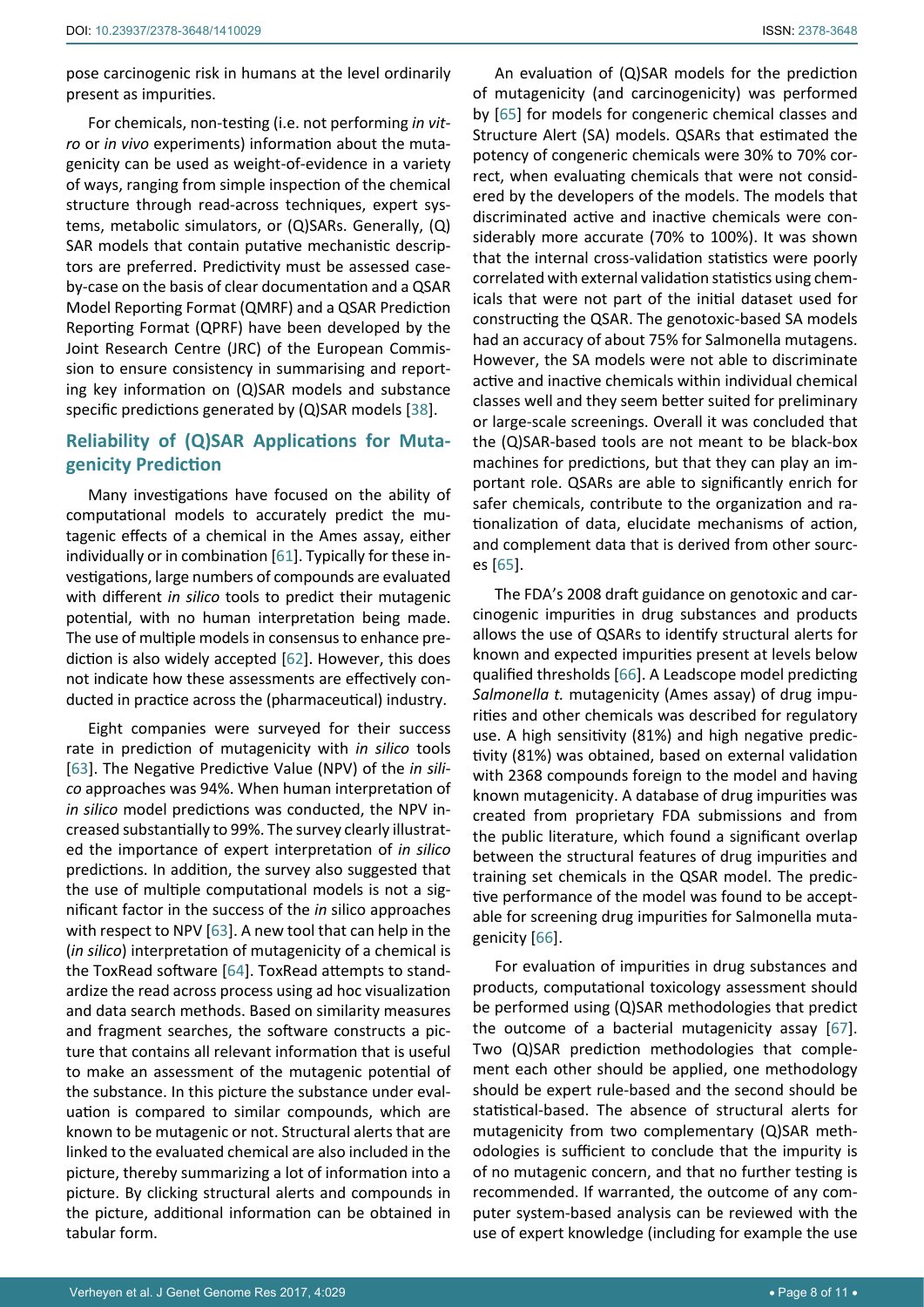of tools like ToxRead) in order to provide additional supportive evidence on relevance of any positive, negative, conflicting or inconclusive prediction and provide a rationale to support a final conclusion [\[60\]](#page-10-12).

The performance of public (Q)SAR models predicting Ames genotoxicity was further assessed for a selection of chemicals registered under REACH regulation [\[68](#page-10-21)]. The Benigni/Bossa rule base originally implemented in ToxTree and re-implemented within VEGA displayed the best performance (accuracy = 92%, sensitivity = 83%, specificity = 93%, MCC =  $0.68$ ) indicating that this rule base provides a reliable tool for the identification of genotoxic chemicals.

# **Further Evolutions**

Various initiatives are being taken to integrate (Q)SAR methods with other Weight of Evidence. A ChemTunes prediction system was implemented by the Chemical Evaluation and Risk Estimation System (CERES) at the U.S. FDA's Office of Food Additive Safety (OFAS) for review and monitoring of food ingredients and packaging materials. The system allows access to expansive, reliable experimental data, and predicts results based on both expert knowledge and mode-of-action driven QSAR models. The prediction results from local and global models as well as chemotype rules (alerts) are combined to predict the outcome while minimizing the overall uncertainty [[69](#page-10-22)]. When tested on a more extensive databased of 3950 compounds, validation results showed an average Negative Predictive Value (NPV) of 92.6% [[70](#page-10-23)].

Another study was performed to combine QSAR data with literature on carcinogenic modes of action automatically generated by a text-mining tool. A group so 96 rat carcinogens pointed out that skin and lung rat carcinogens were mainly mutagenic, whereas hematopoietic and liver carcinogens included a large proportion of non-mutagens. Mechanisms such as immunosuppression and hormonal receptor-mediated effects were involved. The method can be particularly useful in increasing the understanding of structure and activity relationships for non-mutagens [[71](#page-10-24)].

# **Final Conclusions**

Genotoxicity hazard identification and risk assessment is important to assure the safety of substances that humans can be exposed to. Several implemented testing methods that are routinely performed have been reviewed here. This review is not meant to be complete and covering all testing methodologies, but rather to give an overview of main methodologies (*in silico, in vitro* and *in vivo*) that are used for a regulatory context.

In order to reduce the number of animals sacrified for testing of the numerous numbers of chemical substances that need better characterisation for their mutagenic potential, *in silico* and *in vitro* are playing an increasingly important role. Especially *in silico* tools like QSARs are promising as they are non-testing methods, thereby reducing cost and time to perform *in vitro* assays. However, more work on improving reliability of these non-testing tools needs to be done in order for them to become fully accepted alternatives. (Q)SARs are not meant as stand-alone tools; they should be done either in a battery of different (rule- and statistically based) QSAR models, associated with expert judgment or in combination with other Weight of Evidence (WoE) such as *in vitro* data and *in vivo* data from other similar molecules (read-across). In this context, they can be used more and more for various product categories as an Integrated Testing Strategy (ITS) in order to avoid and replace animal testing. For some product (sub) categories such as pharmaceuticals and chemicals, testing (*in vitro/in vivo*) will be unavoidable, however future may bring more reliable approaches for ensuring human safety. For other product types, such as impurities, a combination of (Q)SARs for bacterial mutagenicity is acceptable to assess potential genotoxic impurities if no data are available. Newer models also integrate more Weight of Evidence information, either by means of literature data or mechanism of action.

## <span id="page-8-0"></span>**References**

- 1. Strachan T Read, Sutter A (2010) Human Molecular Genetics. (4<sup>th</sup> edn), Use of in silico systems and expert knowledge for structure-based assessment of potentially mutagenic impurities. Regul Toxicol Pharmacol 67: 39-52.
- <span id="page-8-1"></span>2. [Sawyer SA, Parsch J, Zhang Z, Hartl DL \(2007\) Prevalence](https://www.ncbi.nlm.nih.gov/pubmed/17409186)  [of positive selection among nearly neutral amino acid re](https://www.ncbi.nlm.nih.gov/pubmed/17409186)[placements in Drosophila. Proc Natl Acad Sci U S A 104:](https://www.ncbi.nlm.nih.gov/pubmed/17409186)  [6504-6510.](https://www.ncbi.nlm.nih.gov/pubmed/17409186)
- <span id="page-8-2"></span>3. [PJ Hastings, James R Lupski, Susan M Rosenberg, Grze](https://www.ncbi.nlm.nih.gov/pmc/articles/PMC2864001/)[gorz Ira \(2009\) Mechanisms of change in gene copy num](https://www.ncbi.nlm.nih.gov/pmc/articles/PMC2864001/)[ber. Nat Rev Genet 10: 551-564.](https://www.ncbi.nlm.nih.gov/pmc/articles/PMC2864001/)
- <span id="page-8-3"></span>4. [Bolt HM, Degen GH \(2004\) Degen Human Carcinogenic](https://www.ncbi.nlm.nih.gov/pubmed/15159528)  [Risk Evaluation, Part II: Contributions of the EUROTOX](https://www.ncbi.nlm.nih.gov/pubmed/15159528)  [Specialty Section for Carcinogenesis. Toxicol Sci 81: 3-6.](https://www.ncbi.nlm.nih.gov/pubmed/15159528)
- 5. [Heidi Foth, Gisela H Degen, Hermann M Bolt \(2005\) New](https://www.ncbi.nlm.nih.gov/labs/articles/15968833/)  [aspects in the classification of carcinogens. Arh Hig Rada](https://www.ncbi.nlm.nih.gov/labs/articles/15968833/)  [Toksikol 56: 167-175.](https://www.ncbi.nlm.nih.gov/labs/articles/15968833/)
- <span id="page-8-4"></span>6. [Kirsch-Volders M, Decordier I, Elhajouji A, Plas G, Aarde](https://www.ncbi.nlm.nih.gov/pubmed/21164200)[ma MJ, et al. \(2011\) In vitro genotoxicity testing using the](https://www.ncbi.nlm.nih.gov/pubmed/21164200)  [micronucleus assay in cell lines human lymphocytes and](https://www.ncbi.nlm.nih.gov/pubmed/21164200)  [3D human skin models. Mutagenesis 26: 177-184.](https://www.ncbi.nlm.nih.gov/pubmed/21164200)
- <span id="page-8-5"></span>7. [Sancar A, Lindsey-Boltz LA, Unsal-Kacmaz K, Linn S](https://www.ncbi.nlm.nih.gov/pubmed/15189136)  [\(2004\) Molecular mechanisms of mammalian DNA repair](https://www.ncbi.nlm.nih.gov/pubmed/15189136)  [and the DNA damage checkpoints. Annu Rev Biochem 73:](https://www.ncbi.nlm.nih.gov/pubmed/15189136)  [39-85.](https://www.ncbi.nlm.nih.gov/pubmed/15189136)
- <span id="page-8-6"></span>8. [Holmes GE, Berstein C, Bernstein H \(1992\) Oxidative and](https://www.ncbi.nlm.nih.gov/pubmed/1383772)  [other DNA damages as the basis of aging a review. Mutat](https://www.ncbi.nlm.nih.gov/pubmed/1383772)  [Res 275: 305-315.](https://www.ncbi.nlm.nih.gov/pubmed/1383772)
- <span id="page-8-7"></span>9. Preston RJ, Hofmann GR (2008) Genetic Toxicology. In: C D Klaassen Casarett, Doull's, Toxicology The Basic Science of Poisons. (7<sup>th</sup> edn), McGraw Hill Medical, Kansas City, USA, 381-413.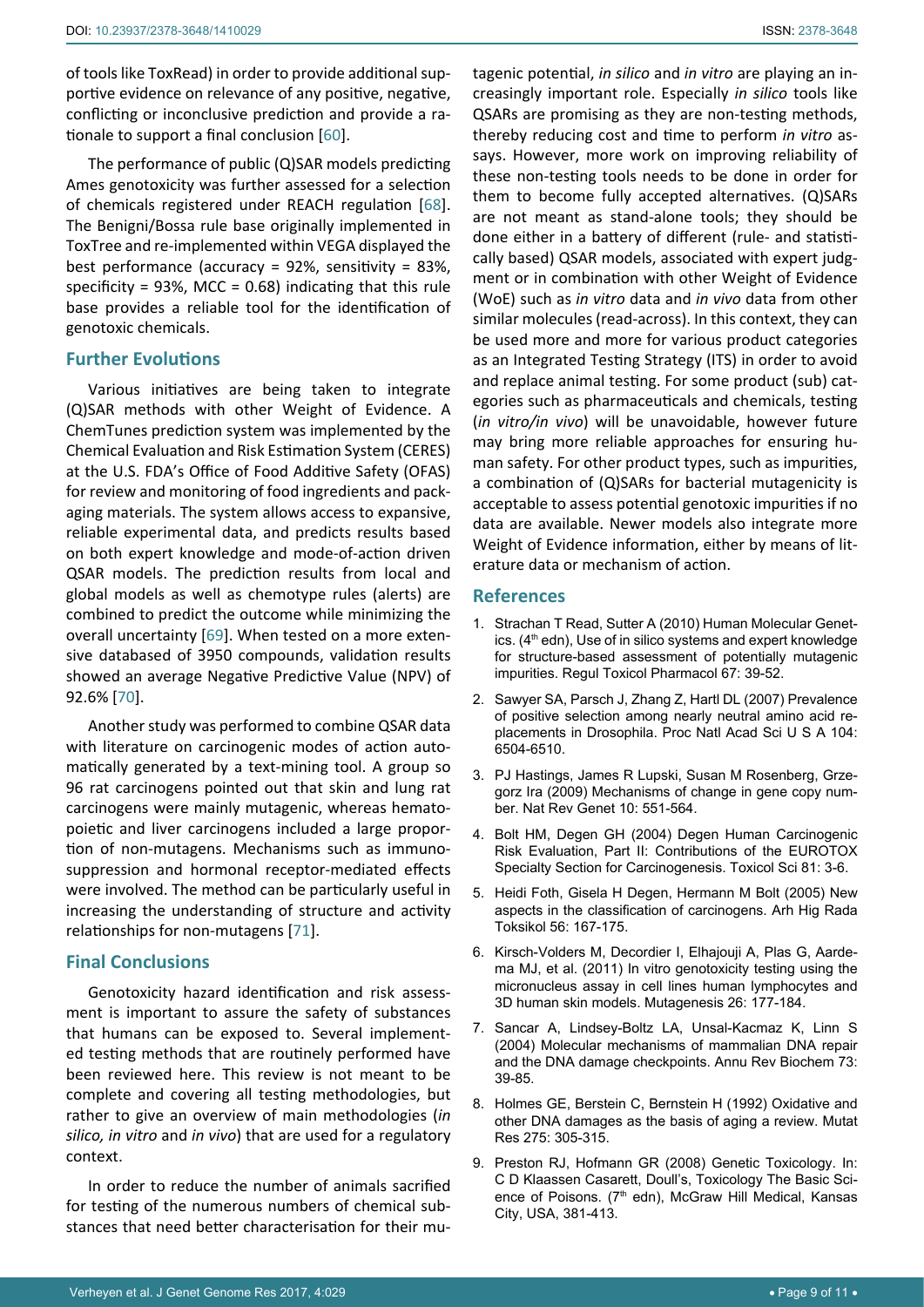11. NRC (National Research Council) (1990) Committee on the Biological Effects of Ionizing Radiations Health Effects of Exposure to Low Levels of Ionizing Radiation. BEIRV, Washington DC.

<span id="page-9-11"></span><span id="page-9-0"></span>[somal abnormalities. J Obstet Gynaecol Res 39: 113-120.](https://www.ncbi.nlm.nih.gov/pubmed/22672580)

- <span id="page-9-1"></span>12. [Vargesson N \(2015\) Thalidomide-induced teratogenesis](https://www.ncbi.nlm.nih.gov/pubmed/26043938)  [history and mechanisms. Birth Defects Res C Embryo To](https://www.ncbi.nlm.nih.gov/pubmed/26043938)[day 105: 140-156.](https://www.ncbi.nlm.nih.gov/pubmed/26043938)
- <span id="page-9-2"></span>13. [Ashby J, Tennant RW \(1991\) Definitive relationships among](https://www.ncbi.nlm.nih.gov/pubmed/1707500)  [chemical structure carcinogenicity and mutagenicity for 301](https://www.ncbi.nlm.nih.gov/pubmed/1707500)  [chemicals tested by the U.S. NTP. Mutat Res 257: 229-306.](https://www.ncbi.nlm.nih.gov/pubmed/1707500)
- <span id="page-9-3"></span>14. Friedberg EC (1985) DNA Repair. New York, Freeman.
- <span id="page-9-4"></span>15. [Barret JC \(1993\) Mechanisms of multistep carcinogenesis](https://www.ncbi.nlm.nih.gov/pubmed/8354184)  [and carcinogen risk assessment. Environ Health Prospect](https://www.ncbi.nlm.nih.gov/pubmed/8354184)  [100: 9-20.](https://www.ncbi.nlm.nih.gov/pubmed/8354184)
- <span id="page-9-5"></span>16. [Bishop JM \(1991\) Molecular themes in oncogenesis. Cell](https://www.ncbi.nlm.nih.gov/pubmed/1988146)  [64: 235-248.](https://www.ncbi.nlm.nih.gov/pubmed/1988146)
- <span id="page-9-6"></span>17. [Feng Z, Hu W, Rajagopal R, Levine AJ \(2008\) The tumor](https://www.ncbi.nlm.nih.gov/pubmed/18414039)  [suppressor p53 cancer and aging. Cell Cycle 7: 842-847.](https://www.ncbi.nlm.nih.gov/pubmed/18414039)
- <span id="page-9-7"></span>18. [Fearon ER, Vogelstein B \(1990\) A genetic model for col](https://www.ncbi.nlm.nih.gov/pubmed/2188735)[orectal tumorigenesis. Cell 61: 759-767.](https://www.ncbi.nlm.nih.gov/pubmed/2188735)
- 19. [Marshall CJ \(1991\) Tumor supporessor genes. Cell 64:](https://www.ncbi.nlm.nih.gov/pubmed/1988150)  [313-326.](https://www.ncbi.nlm.nih.gov/pubmed/1988150)
- <span id="page-9-8"></span>20. [Carnero A, Blanco-Aparicio C, Kondoh H, Lleonart ME,](https://www.ncbi.nlm.nih.gov/pubmed/26106138)  [Martinez-Leal JF, et al. \(2015\) Disruptive chemicals senes](https://www.ncbi.nlm.nih.gov/pubmed/26106138)[cence and immortality. Carcinogenesis 36: S19-S37.](https://www.ncbi.nlm.nih.gov/pubmed/26106138)
- <span id="page-9-9"></span>21. [MS Rao, Jk Reddy \(1991\) An overview of peroxisome pro](https://www.ncbi.nlm.nih.gov/pmc/articles/PMC1568067/)[liferator-induced hepatocarcinogenesis. Environ Health](https://www.ncbi.nlm.nih.gov/pmc/articles/PMC1568067/) [Perspect 93: 205-209.](https://www.ncbi.nlm.nih.gov/pmc/articles/PMC1568067/)
- <span id="page-9-10"></span>22. UNSCEAR (United NATIONS Scientific Committee on the Effects of Atomic Radiation) (2001) Report to the General Assembly, with Scientific Annex. Hereditary Effects of Radiation, United Nations, New York.
- <span id="page-9-16"></span>23. [Poirier MC \(2012\) Chemical-induced DNA damage and hu](https://www.ncbi.nlm.nih.gov/pubmed/23114584)[man cancer risk. Discov Med 14: 283-288.](https://www.ncbi.nlm.nih.gov/pubmed/23114584)
- <span id="page-9-17"></span>24. [Mekenyan O, Patlewicz G, Dimitrova G, Kuseva C, Todor](https://www.ncbi.nlm.nih.gov/pubmed/20845941)[ov M, et al. \(2010\) Use of Genotoxicity Information in the](https://www.ncbi.nlm.nih.gov/pubmed/20845941)  [development of Integrated Testing Strategies \(ITS\) for Skin](https://www.ncbi.nlm.nih.gov/pubmed/20845941)  [Sensitization. Chem Res Toxicol 23: 1519-1540.](https://www.ncbi.nlm.nih.gov/pubmed/20845941)
- <span id="page-9-18"></span>25. [Schultz TW, Carlson RE, Cronin MT, Hermens JL, Johnson](https://www.ncbi.nlm.nih.gov/pubmed/16920662)  [R, et al. \(2006\) A conceptual framework for predicting the](https://www.ncbi.nlm.nih.gov/pubmed/16920662)  [toxicity of reactive chemicals modeling soft electrophilicity.](https://www.ncbi.nlm.nih.gov/pubmed/16920662)  [SAR QSAR Environ Res 17: 413-428](https://www.ncbi.nlm.nih.gov/pubmed/16920662).
- <span id="page-9-19"></span>26. CLP regulation (ec) no 1272/2008 of the European parliament and of the council of 16 December 2008 on classification, labelling and packaging of substances and mixtures, amending and repealing.
- <span id="page-9-12"></span>27. ECHA - European Chemicals Agency (2013) Guidance on the Application of the CLP Criteria. Guidance to Regulation (EC) No 1272/2008 on classification, labelling and packaging (CLP) of substances and mixtures, Version 4.0.
- <span id="page-9-13"></span>28. [Mortelmans K, Zeiger E \(2000\) The Ames Salmonella/mic](https://www.ncbi.nlm.nih.gov/pubmed/11113466)[rosome mutagenicity assay. Mutat Res 455: 29-60.](https://www.ncbi.nlm.nih.gov/pubmed/11113466)
- <span id="page-9-14"></span>29. [Johnson GE \(2012\) Mammalian cell HPRT gene mutation](https://www.ncbi.nlm.nih.gov/pubmed/22147568)  [assay: test methods. Methods Mol Biol 817: 55-67.](https://www.ncbi.nlm.nih.gov/pubmed/22147568)
- <span id="page-9-15"></span>30. (1997) OECD Guideline for the testing of chemicals Bacterial Reverse Mutation. Guideline for the testing of chemicals. In Vitro Mammalian Chromosome Aberration Test.
- <span id="page-9-20"></span>31. [Ames BN, McCann J, Yamasaki E \(1975\) Methods for](https://www.ncbi.nlm.nih.gov/pubmed/768755)  [detecting carcinogens and mutagens with the salmonella](https://www.ncbi.nlm.nih.gov/pubmed/768755)  [mammalian-microsome mutagenicity test. Mutat Res 31:](https://www.ncbi.nlm.nih.gov/pubmed/768755)  [347-364.](https://www.ncbi.nlm.nih.gov/pubmed/768755)
- <span id="page-9-21"></span>32. [Maron DM, Ames BN \(1983\) Revised Methods for the Sal](https://www.ncbi.nlm.nih.gov/pubmed/6341825)[monella mutagenicity Test. Mutat Res 113: 173-215.](https://www.ncbi.nlm.nih.gov/pubmed/6341825)
- <span id="page-9-22"></span>33. [Gatehouse D, Haworth S, Cebula T, Gocke E, Kier L, et al.](https://www.ncbi.nlm.nih.gov/pubmed/7514736)  [\(1994\) Recommendations for the Performance of Bacterial](https://www.ncbi.nlm.nih.gov/pubmed/7514736)  [Mutation Assays. Mutat Res 312: 217-233.](https://www.ncbi.nlm.nih.gov/pubmed/7514736)
- <span id="page-9-23"></span>34. [McCann J, Choi E, Yamasaki E, Ames BN \(1975\) Detection](https://www.ncbi.nlm.nih.gov/pubmed/1061098)  [of carcinogens in the Salmonella microsome test assay of](https://www.ncbi.nlm.nih.gov/pubmed/1061098)  [300 chemicals. Proc Natl Acad Sci USA 72: 5135-5139.](https://www.ncbi.nlm.nih.gov/pubmed/1061098)
- <span id="page-9-24"></span>35. [Zeiger E \(1998\) Identification of rodent carcinogens and](https://www.ncbi.nlm.nih.gov/pubmed/9927558)  [noncarcinogens using genetictoxicity tests premises prom](https://www.ncbi.nlm.nih.gov/pubmed/9927558)[ises and performance. Regul Toxicol Pharmacol 28: 85-95.](https://www.ncbi.nlm.nih.gov/pubmed/9927558)
- <span id="page-9-25"></span>36. Moore MM, DeMarini DM, DeSerres FJ, Tindall KR (1997) Banbury Report Mammalian Cell Mutagenesis Cold Spring Harbor Laboratory, New York.
- <span id="page-9-26"></span>37. [Aaron CS, Bolcsfoldi G, Glatt HR, Moore M, Nishi Y, et al.](https://www.ncbi.nlm.nih.gov/pubmed/7514737)  [\(1994\) Mammalian Cell Gene Mutation Assays Working](https://www.ncbi.nlm.nih.gov/pubmed/7514737)  [Group Report. Mutation Res 312: 235-239.](https://www.ncbi.nlm.nih.gov/pubmed/7514737)
- <span id="page-9-27"></span>38. ECHA - European Chemicals Agency (2015) Guidance on Information Requirements and Chemical Safety Assessment. Chapter R.7a: Endpoint specific guidance. Version 3.1.
- <span id="page-9-30"></span>39. (2014) [OECD Guideline for the testing of chemicals Mam](http://www.oecd-ilibrary.org/environment/test-no-475-mammalian-bone-marrow-chromosomal-aberration-test_9789264224407-en)[malian Bone Marrow Chromosomal Aberration.](http://www.oecd-ilibrary.org/environment/test-no-475-mammalian-bone-marrow-chromosomal-aberration-test_9789264224407-en)
- <span id="page-9-31"></span>40. Adler ID (1984) Cytogenetic Tests in Mammals. In: Venittand S, Parry JM, Mutagenicity Testing: A Practical Approach. Washington DC, IRL Press, 275-306.
- 41. [Preston RJ, Dean BJ, Galloway S, Holden H, McFee AF,](https://www.ncbi.nlm.nih.gov/pubmed/3657831)  [et al. \(1987\) Mammalian in vivo cytogenetic assays Analy](https://www.ncbi.nlm.nih.gov/pubmed/3657831)[sis of chromosome aberrations in bone marrow cells. Mutat](https://www.ncbi.nlm.nih.gov/pubmed/3657831)  [Res 189: 157-165.](https://www.ncbi.nlm.nih.gov/pubmed/3657831)
- 42. Richold M (1990) In Vivo Cytogenetics Assays. Basic Mutagenicity Tests: UKEMS Recommended Procedures: UKEMS Subcommittee on Guidelines for Mutagenicity Testing: Report, Part I revised. In: Kirkland DJ, Cambridge University Press, Cambridge, 115-141.
- <span id="page-9-32"></span>43. [Tice RR, Hayashi M, MacGregor JT, Anderson D, Blakey](https://www.ncbi.nlm.nih.gov/pubmed/7514742)  [DH, et al. \(1994\) Report from the working group on the in](https://www.ncbi.nlm.nih.gov/pubmed/7514742)  [vivo mammalian bone marrow chromosomal aberration](https://www.ncbi.nlm.nih.gov/pubmed/7514742)  [test. Mutat Res 312: 305-312.](https://www.ncbi.nlm.nih.gov/pubmed/7514742)
- <span id="page-9-33"></span>44. (2014) OECD Guideline for the testing of chemicals. In vitro Mammalian Chromosome Aberrration Test.
- <span id="page-9-28"></span>45. [Doherty AT \(2012\) The in vitro micronucleus assay. Meth](https://www.ncbi.nlm.nih.gov/pubmed/22147571)[ods Mol Biol 817: 121-141.](https://www.ncbi.nlm.nih.gov/pubmed/22147571)
- <span id="page-9-29"></span>46. [\(2014\) OECD Guideline for the testing of chemicals. Mam](http://www.oecd.org/env/test-no-474-mammalian-erythrocyte-micronucleus-test-9789264224292-en.htm)[malian Erythrocyte Micronucleus Test.](http://www.oecd.org/env/test-no-474-mammalian-erythrocyte-micronucleus-test-9789264224292-en.htm)
- <span id="page-9-35"></span>47. [Hayashi M, MacGregor JT, Gatehouse DG, Blakey DH,](https://www.ncbi.nlm.nih.gov/pubmed/17157053)  [Derfinger SD, et al. \(2007\) In vivo erythrocyte micronucleus](https://www.ncbi.nlm.nih.gov/pubmed/17157053)  [assay III. Validation and regulatory acceptance of automat](https://www.ncbi.nlm.nih.gov/pubmed/17157053)[ed scoring and the use of rat peripheral blood reticulocytes,](https://www.ncbi.nlm.nih.gov/pubmed/17157053)  [with discussion of non-hematopoietic target cells and a sin](https://www.ncbi.nlm.nih.gov/pubmed/17157053)[gle dose-level limit test. Mutat Res 627: 10-30.](https://www.ncbi.nlm.nih.gov/pubmed/17157053)
- <span id="page-9-34"></span>48. (2014) OECD Guideline for the testing of chemicals. In vitro Mammalian Cell Micronucleus Test.
- <span id="page-9-36"></span>49. (2014) OECD Guideline for the testing of chemicals Genetic Toxicology: DNA Damage and Repair Unscheduled DNA Synthesis in Mammalian Cells in vitro.